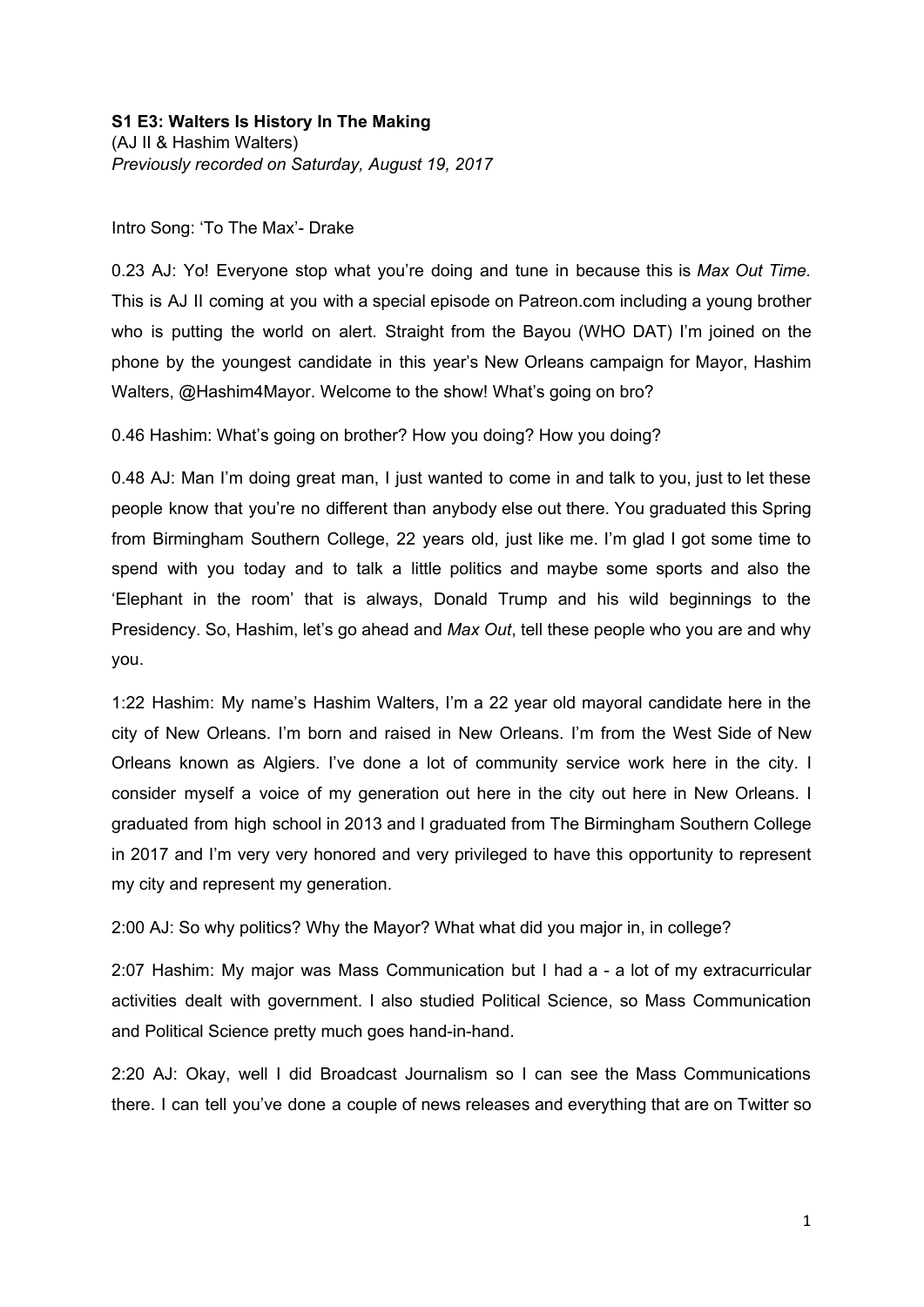I've seen your communication skills, so you definitely have that going for you. But what is your main goal in running [for Mayor]?

2:37 Hashim: My main goal is really to unify the city and for New Orleans to be a catalyst for a movement across America and for millennials to get out and vote and participate in politics and be a voice in their community. To truly start a movement where everybody wants wants peace and prosperity around America. I know it sounds cliché but I really do believe that this generation is a generation that is going to cause that spark around the world.

3:12 AJ: What is your daily life nowadays? You just graduated from college and now you're trying to be in this Mayoral campaign right now. As a young adult, what do you what do you do from day to day, and how have you progressed from college into the real world into something huge that you are trying to tackle right now.

3:33 Hashim: What I like to do is I like to ask a lot of my elders as well about how did they handle things but also it's just putting myself into the community man. I think it is our job as politicians to be public servants. We have to go out and talk to people and figure out what the issues are in the community. And that's the only way we're going to come to a consensus and figure out what our community needs. Talk to our peers, talk to the people who who are working at the manufacturing jobs and see what they need. Talk to the mothers, and see what they need in their community, what they need for their children, and the education system. So, basically dealing dealing with my citizens is my number one way to prepare for this job and to prepare to run for the Mayor of the city of New Orlean, and do a whole lot of homework as well.

4:18 AJ: So what what's your pitch? What is your exact model that you are running on? What what do you tell the people when you go out there, and ask for their vote?

4.28 Hashim: Um definitely I so I have a five-point platform but the first thing that I always tell them is that my name is Hashim Walters, and I truly believe that it's time for something different. We have to take a different approach to politics, and to people, if we want to see a different outcome here here in society. And I'm running on my my political platform is public safety, educational reform, affordable housing, economic opportunities, and focusing on mental health issues here in the community.

4:58 AJ: Interesting, why mental health issues particularly?

5:02 Hashim: Particularly, because here in New Orleans, since Hurricane Katrina, we've had an absence of of mental health care here in the city. It's definitely definitely noticeable,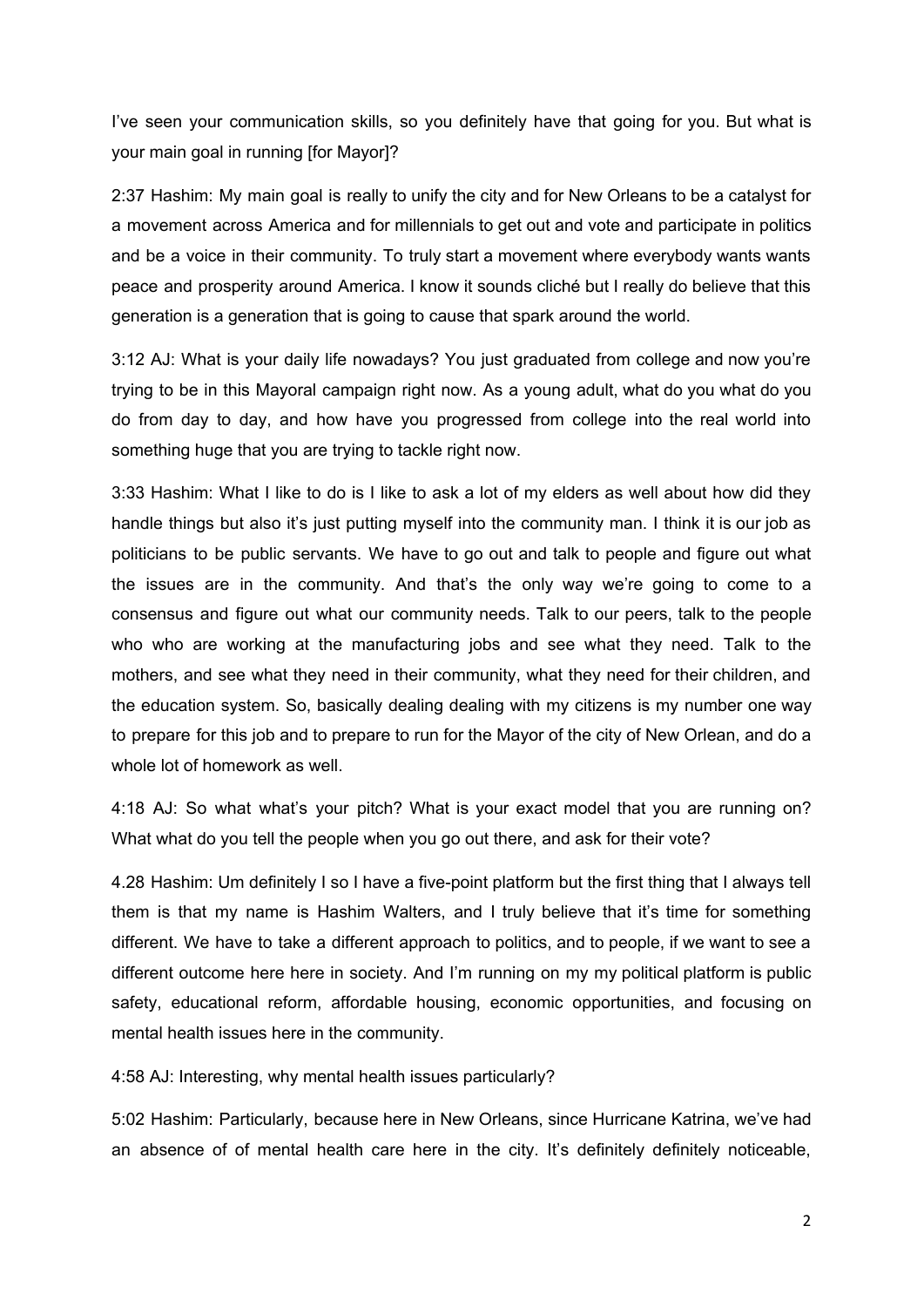especially in our generation, we are called the 'Katrina Kitty' and we are still under a lot of trauma from that hurricane. You can see a lot of a lot of citizens are actually homeless here in New Orleans, or or the remaining homeless citizens that actually have mental health issues and we can see that they are not getting the adequate healthcare that they need. That needs to be brought to the forefront because we have to have citizens who are mentally stable, and they need that help. Mental healthcare gets overlooked in a lot of in a lot of in a lot of communities. It is something that I really have to focus on.

5:52 AJ: So Hashim, take us right there, what was it like in 2005, when Hurricane Katrina hit? What do you remember? What was the atmosphere like and what change have you seen since then?

6:03 Hashim: The atmosphere in 2005, it was definitely something that I'll never forget. Of course, the event was was was a disaster. I, myself, had to evacuate from Hurricane Katrina so i wasn't here during the storm but I still felt the spirit of my city, I still felt the spirit of the people. I felt the anguish that my people went through, that the citizens went through and it was it was definitely a scene that that was unbearable. From then on, I knew I wanted to make it my duty to to make sure we didn't go through that again--

6:49 AJ: Hashim, I'm sorry, it's interesting to say that you had to evacuate. Can you tell us where you evacuated from? Reason being, because there were so many people who came to the Washington DC area including Odell Beckham Jr. He went to the same high school I graduated from for about 7 or 8 months in 2005, so a lot of people came up to our area. We've been affected by it as well, trying to help people from New Orleans. Where did you escape to?

7:13 Hashim: So I had the opportunity to go to Beaumont, Texas, and I was there for a good while before we came back to New Orleans. The people there they were they were so hospitable, and they were so nice and they were so caring. But, while I was out there, I was saying that there is no place like New Orleans and the overall responses was absolutely heartwarming.

7:36 AJ: So your campaign now, you're running off of just wanting to give back to your community in a way that hasn't been able to be done so far. We were just in New Orleans, and it looked like there were still parts in places that were still in disarray, is that correct?

7:54 Hashim: True, true there are still places in the lower ninth ward that still need to be revitalized, that still need to be revitalized, [like] private homes. We definitely will implement a plan man that can help solve a lot of those issues in those communities. We have been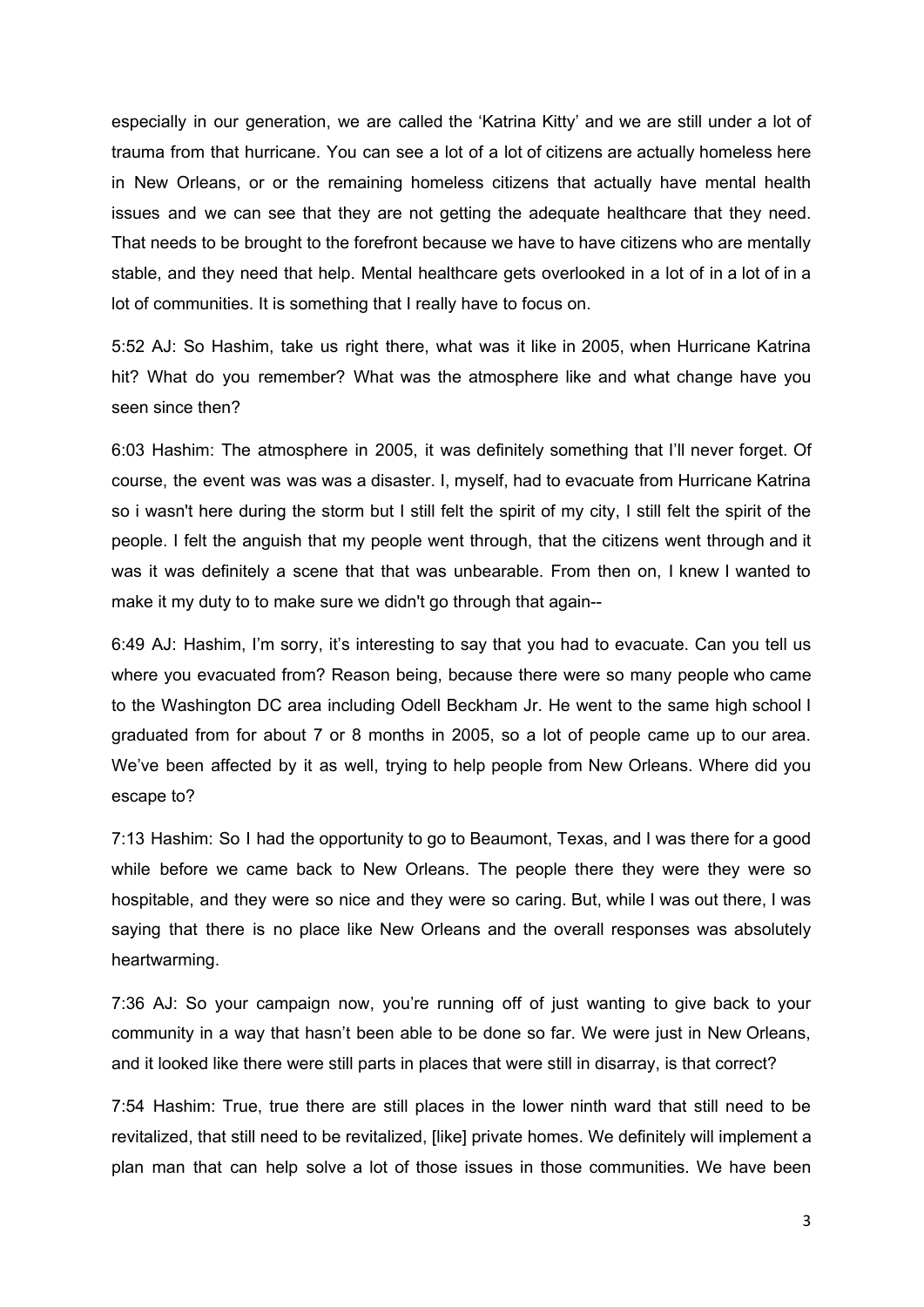fortunate to have numerous numerous amounts of non-profit organizations or volunteers come here, and help to clean up some of the plight here in the city of New Orleans. I want to put a strategic plan in place that will actually clear up most of the plight here in the city, and that that is definitely one of my main goals, to make sure we are up to tip top shape here in the city of New Orleans.

8:33 AJ: Okay, so you know you have your strategic plan in place, you're out there campaigning, you're out there social media, you're involved in the community for sure. You said you just came from a debate, who instilled that in you? Who inspired you to to admire politicians and be a politician for yourself?

8:56 Hashim: Definitely, our former Mayor Marc Morial I've only had a chance to meet him once when I was an interning over at City Hall. But I loved the way that he ran the city of New Orleans. He was absolutely phenomenal, he did he did a phenomenal job as New Orleans son. From from cleaning up plight himself handling infrastructure problems in the city to educational reform, and creating opportunities for our young people, making New Orleans a tourism hub, making New Orleans a great destination for college students, and even collegiate making opportunities post-graduation. He is now the CEO of National Urban League and he has done a phenomenal job there. Before that, he truly brought back that spark to New Orleans and gave everyone hope.

9:42 AJ: Speaking of hope, what are your views on President Obama, and how he has given everyone hope, the whole entire black community? He served us for 8 years, and he ran on hope and change in his campaign. How did he inspire you and how has that reflect in your campaign today?

10:02 Hashim: Definitely, I would say this, he was definitely a spark for a lot of young politicians in across America, especially for me. Matter of fact, in high school, I believe, his presidency for me opened the door up for me to actually become president in high school. It really gave me hope to become a decent politician one day and he has had such a resounding effect not just on America but on the world. Just his overall demeanor and the way he steers himself. The way he treated citizens was absolutely phenomenal. He is definitely a role model for little boys and girls everywhere and young men like me, and I think he has encouraged plenty of young people to be engaged in politics.

10:54 AJ: I know he has given inspiration to each and every kid in DC, across the world who looks like you and me, that anything is possible, dreams can come true. Going back to your background in Birmingham Southern, you said Mass Communications, you know, it's funny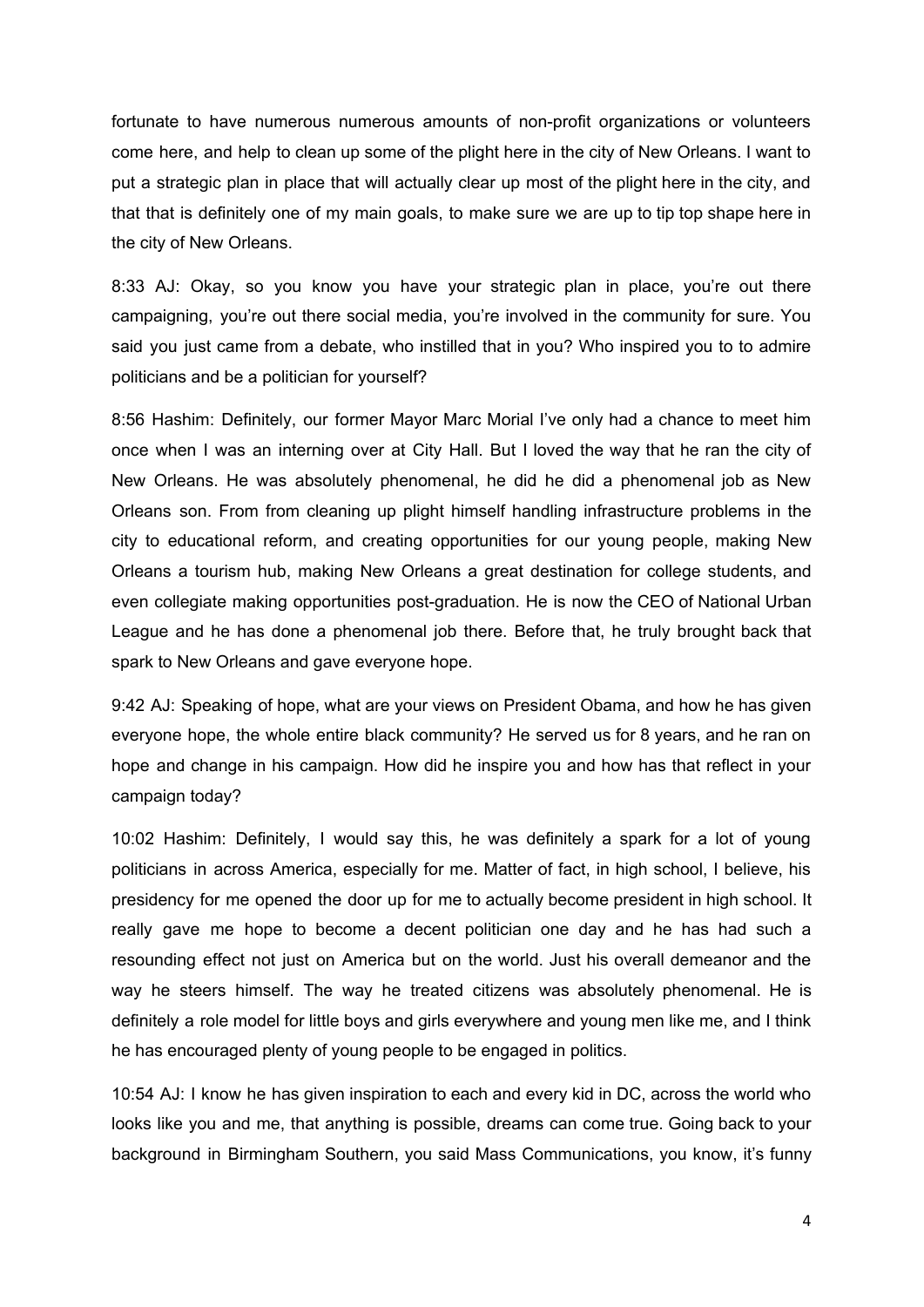how we actually met. It was actually at the Bleacher Report party during the NABJ Convention, the National Association of Black Journalist Convention, which was in your hometown this year. What did you think about the convention and the parties and the atmosphere and what was going on this weekend?

11:31 Hashim: The convention was absolutely phenomenal, it was the first time I attended the convention. It just so happened that it was in New Orleans this year, it was absolutely phenomenal. There were some amazing journalists apart of NABJ some amazing journalists who have a rare skill and overall, it was great. It was very well organized, and it also give journalists a great opportunity to connect with people. Definitely, I look forward to going again.

12:02 AJ: So yeah, I mean if you get the gig and want to make more appearances then NABJ is definitely the place to be, Detroit next year. Going back to politics, you know, *Max Out Time,* we talk a lot about sports and social issues, and the movements, and the changes that are going on outside of the actual game. So, a headliner, one of the most popular athletes right now, Kevin Durant, I covered his parade the other day in Seat Pleasant, Maryland just two days ago. They were celebrating the Larry O'Brien trophy and him winning for golden state and bringing it back to the city and everything. He came out later that day and said that he will not be attending the White House with the Golden State Warriors. People are making statements right now, Marshawn Lynch sat down the National Anthem, also Michael Bennett did the same as well, and he has been outspoken about it. What do you think about these athletes being so outspoken about social issues, and also condemning the president as well? In addition to that, do you think that any New Orleans athletes are going to stand with a KD, a Colin Kaepernick, Michael Bennet, what are your thoughts on some of the social justice issues going on within sports today?

13:24 Hashim: Everybody deserves to be heard, and everybody deserves to to to protest without a doubt. I think more than anything, I think everybody ought to look into the context of why these guys are are really are really doing the protest. They really want their voice to be heard in their communities. I believe everyone can definitely relate to that. We're in turbulent times right now where everyone is really voicing their opinions and doing protest. I think it's a great time in America where we can truly realize that we can realize that and we have to come to some point to make sure that our children have a better future. More than anything, you do have the right to freedom of speech, we all have to respect that right, we have to. No matter what, we have had too many politicians comment on it and say that's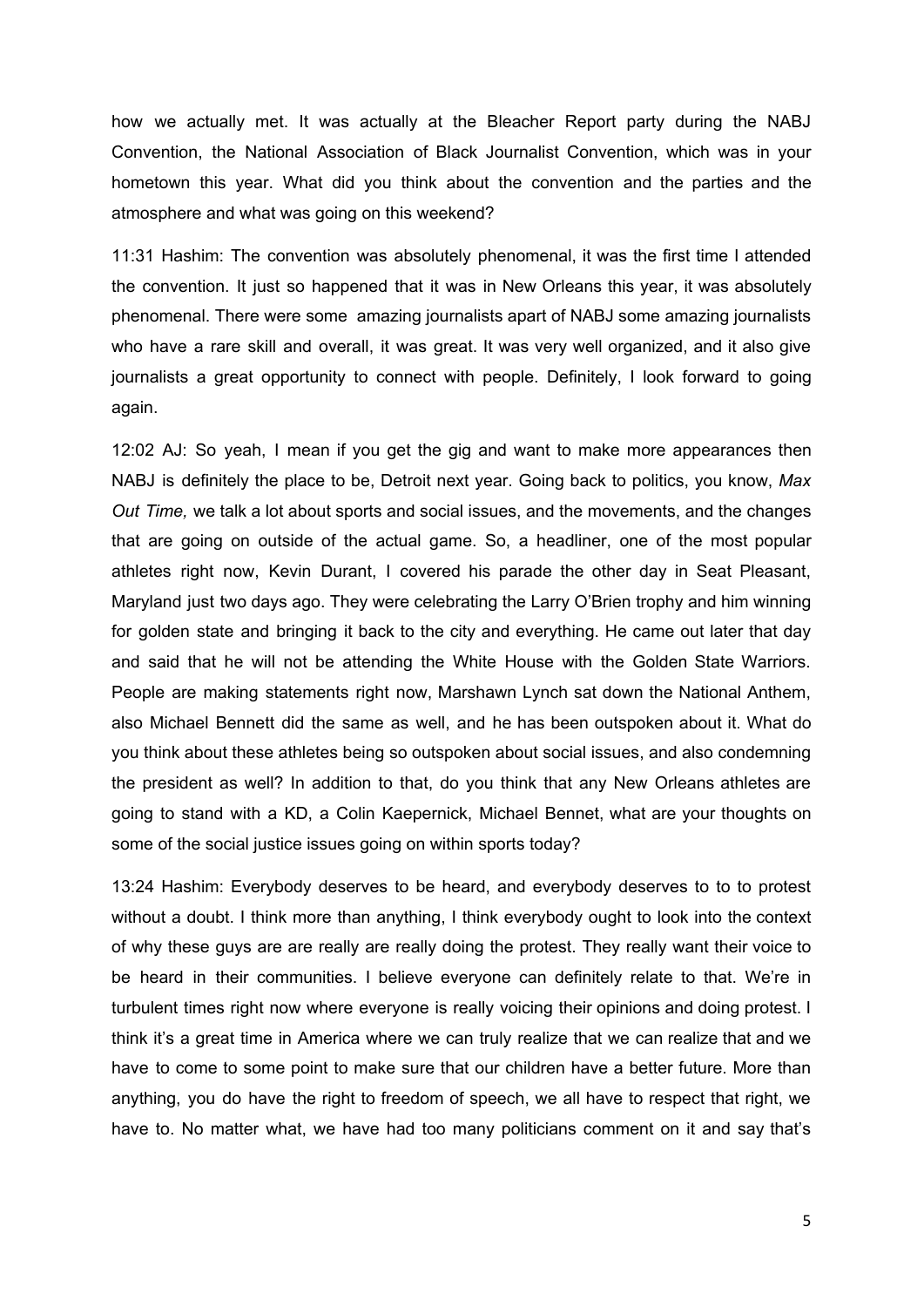their American right. I think more than anything, we need to come together, and come up with solutions to solve the racism issue here in America, systematic racism.

14:39 AJ: I mean yeah all of that is true, we have so few athletes doing it right now, KD, LeBron, Kaepernick, Marshawn Lynch, Michael Bennet, my boy from the Eagles as well, Malcolm Jenkins, but we need more. We definitely need more, it has to be more of a force. What about some of your guys? AD, Boogie Cousins, do you think any of these guys would step into the limelight and say, 'I'm going to stand with these people as well," you know, anybody from the Saints or other teams down in New Orleans? How can we get more people to be activists?

15:13 Hashim: Definitely, I think the decision is completely up to them and I can't speak for anybody. But, like I said before, a lot of people did want their voice to be heard, Colin Kaepernick, he just wants people to really understand what's going on in America. Definitely, injustices that are going on, people are not being held accountable for things that are going on. He believes in America, he believes in the principal, he just wants someone to be held accountable for the things that are happening, that's merely what it is. I guarantee you, Colin Kaepernick believes, he wants America to be held up to the highest to the highest point. He believes in America but he just wants his voice to be heard because he has seen his peers, and people that in the judicial system fall victim, and he wants those ideas to be addressed. I think that humanity should just take that into consideration. He really just e really is just begging to be heard and he wants to be heard and he wants a certain group of people, really all people, to be held accountable. He really wants peace here in America.

16:40 AJ: What do you think about this idea of having white allies though? Most people are saying it's great to have Kaepernick, and all these guys sit down for the national anthem. But also if there was a Tom Brady or a white ally or a white figure prominent figure to go out, and do some of these things ,maybe we would actually get some change. So you're right there in New Orleans, you have Drew Brees, the quarterback of the Saints, you know future hall of famer, what if he took a stand and said 'I'm going to stand with these players,' what effect do you think that white ally would do for us?

17:16 Hashim: I don't think anybody is trying to disrespect America or the American flag, like I said the people who are doing the protest, they believe in America and what was written in the constitution. They believe in that. What they are merely trying to do, is bring attention to the issues. I think it would be great if a man of the calibre would do that, it would show how unified we are in America and how unified we can be. That's the most important thing, we should all come to a consensus, and I think so if an athlete of that caliber did that, no matter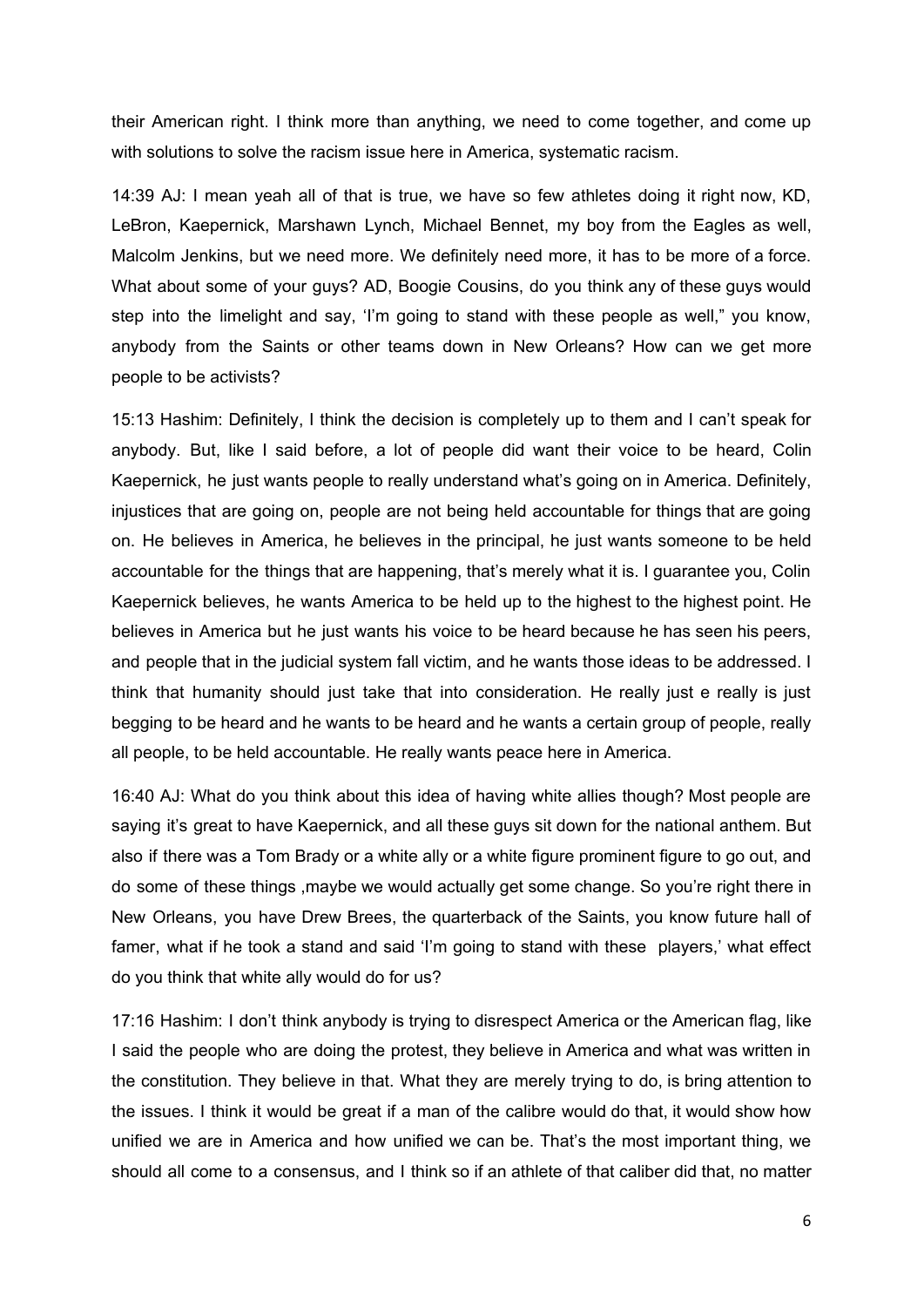who it is, especially of a different race it will show how just how inclusive we really can be and how we are considerate of everyone's issues.

18:11 AJ: Yeah, I think it's an issue that probably won't ever go away but as long as we get more of our prominent figures who everyone looks up to, to keep standing with and against injustice, then we can cultivate this change, and keep moving forward in the discussion. But, sticking with the White House and and that notion, April Ryan at NABJ was awarded the journalist of the year, she was a White House Correspondent, black woman from Baltimore who is right up there, covering President Trump and all of his mishaps or whatever you want to call it. But I want to ask you, what do you feel about President Trump, and what are your general thoughts on his presidency so far?

19:00 Hashim: So far, from a Im an independent candidate, I don't have any ties to a political party so far, it has been a failure. I have never seen a time where I've seen people so divided and based on someone's words and I think it's really a wakeup call for America, in that we really need to unify. There's a lot of rules that have been broken in the White House, and we should really hold the President to a higher standard because that's a very very honorable position to have. It's the highest office in the land, in the world, you're the president of the free world, and we really ought to start holding him accountable. I don't know him personally but I've seen his actions and things on social media is not conducive to somebody who is a great leader for people around the world. He has to set a different example for our kids for our children, for American citizens because the President definitely sets the tone for the world. We can't set a tone of hate and tyranny. We can't set that tone.

20:15 AJ: It is clear to me that he has this dictatorship mindset, where if someone disagree with him, then he's got to get rid of them. If someone looks different from him, then his got to get rid of them. Whether it's Muslims or Immigrants, his White House staff so far, these last five weeks has been crazy with all the firings, and people leaving and everything. He has this mindset, that this isn't a democratic society, this is a dictatorship, and that this is Trump's world almost, which is not the case at all. What advice, what would you say to President Trump if you were sitting with him right now? What advice would you give him and kind of ask him to just almost set things straight?

21:01 Hashim: I would say listen to people, I think the biggest thing that a leader can ever do is listen to this constituent. You have to know where people are coming from, you have to know what people are going through. Once you listen, then you can analyse, you can figure out what exactly people need. If you listen to people, you can also see where they are coming from and you can also connect to them emotionally. I think that's the disconnect that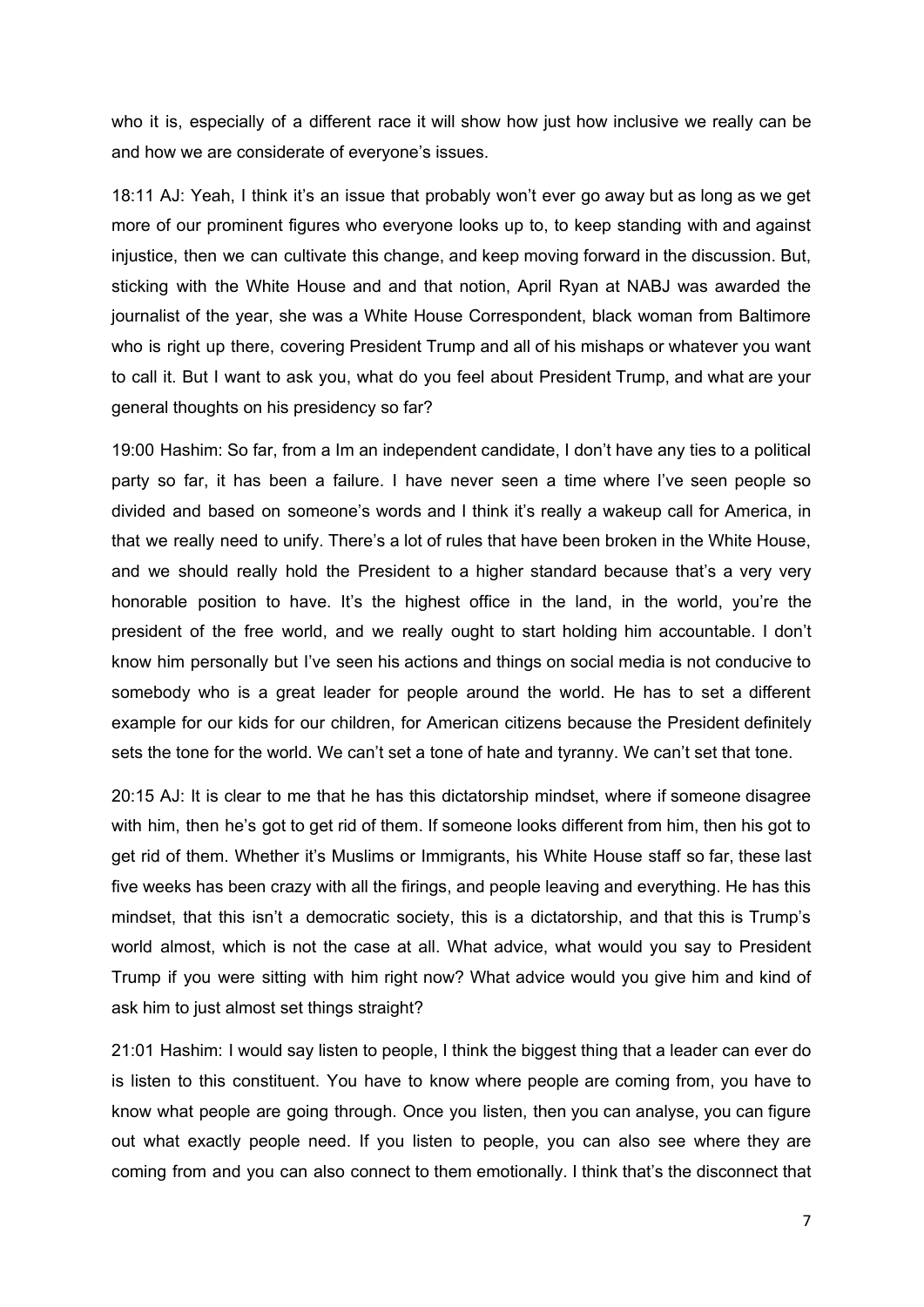he has right now, he has not emotionally connected to the citizens, and figure out what is going on in their community. Once you have that on the table, once you have that equality on the table, you can do a whole whole lot for his constituents.

21:44 AJ: So the president is in the limelight, 24/7, all the time, recent comments about condemning or not condemning about the racist attacks in Charlottesville, and everything and how he has gone about that. The ablution of the manufacturing council this week. Everything that is going on this week, stemmed really from these Charlottesville, Alt-right, Nazi attacks. What would you do as 1) Mayor of Charlottesville and 2) UVA campus, what if this happened at Birmingham Southern campus, what would be your strategy in combating all this? If you were quote on quote president or mayor of Birmingham Southern or or or Birmingham or what if this was New Orleans, what would your practices be?

22:37 Hashim: Birmingham Southern was actually hosting a community forum, and that's something that you really have to do. We have to address the 'elephant in the room', and that is the racism issue here in America. We have to address that because it's here, it's still prevalent and it doesn't have a place here in America. We had to host a town hall because people have to get to know one another and figure out each other's ideologies and figure out how we learn more about each other and understand one another. Once we have understanding we can reach a consensus of love. I think a lot of people tend to have a hatred for one another because they don't know each other, we have to step inside each other's worlds, and I think that's the first thing. Once you can actually get to know someone, you can emphasize with them and see how things are going from their point of view. That'll be the first step; start the healing process, and just figure what's going on and figure out what's going on in the community as far as racism is concerned and inequality. Figure out a way to come to a consensus and build a society that's better for our children.

23:58 AJ: Yeah, no, I completely agree, we have to find whatever healing processes are out there, it has to be implemented as soon as possible. Because like you said, to end it off with, it's about the children. If we can't combat this today,then they will be at a loss later on in life, and the cycle will just continue. I thank you for saying that and bringing up those points. I want to wrap everything up today because I know you have a busy schedule so far, what else do you have on tap for today?

24:30 Hashim: On tap for today, I have a couple of fundraisers to go to. Couple of community events. Really, just going to the neighborhood, I always like to do drop ins on neighborhoods and talk to my constituents. Being here in the city and being on the campaign trail, there are so many amazing stories and they have so many ideas to share with me. I